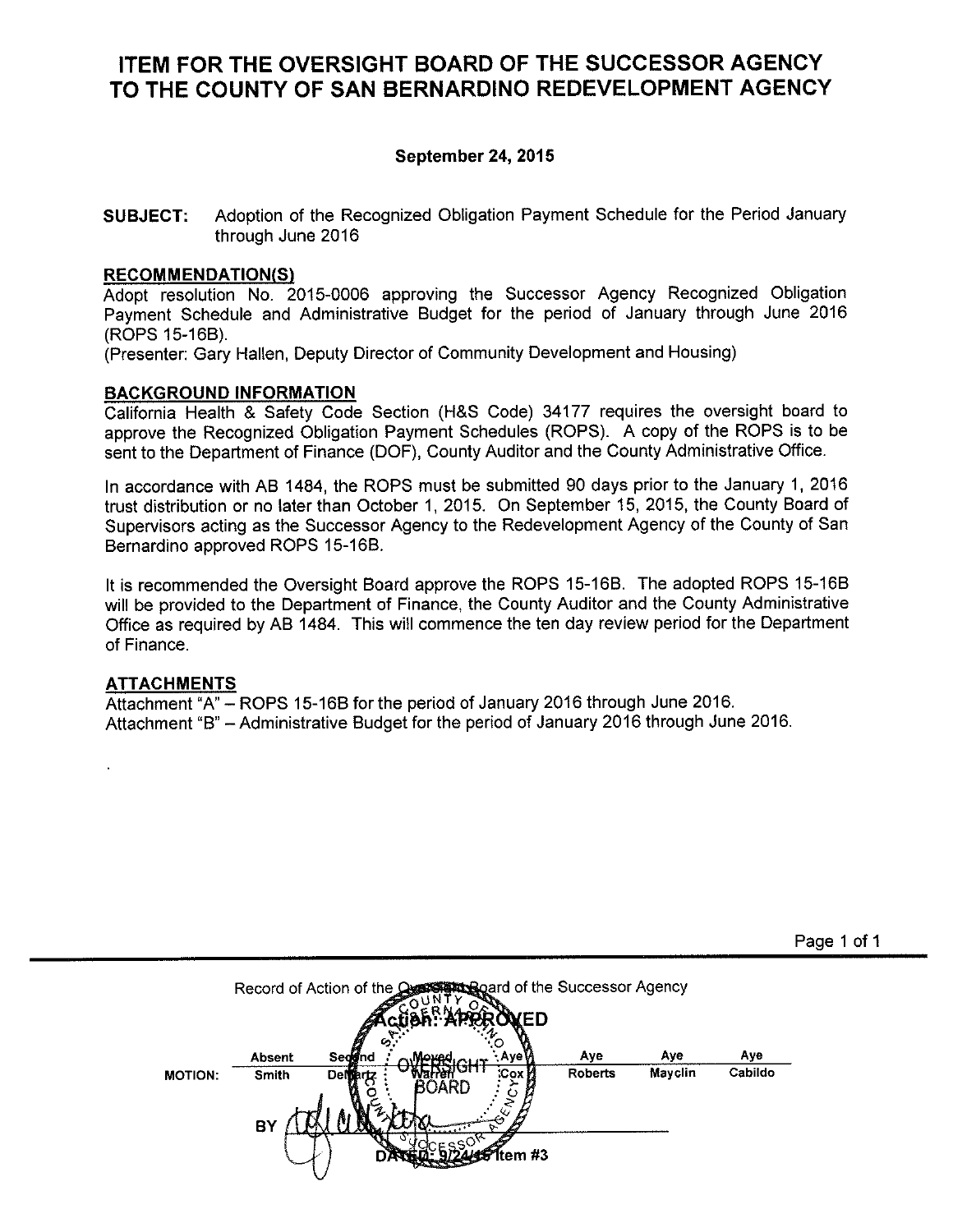#### **RESOLUTION NO. 2015-0006**

#### RESOLUTION OF THE OVERSIGHT BOARD OF THE SUCCESSOR AGENCY TO THE COUNTY OF SAN BERNARDINO REDEVELOPMENT AGENCY ADOPTING THE RECOGNIZED OBLIGATION PAYMENT SCHEDULE AND ADMINISTRATIVE BUDGET FOR THE PERIOD **JANUARY THROUGH JUNE 2016**

On Thursday September 24, 2015, on motion of Board Member Acquanetta Warren, duly seconded by Board Member Nick DeMartz and carried, the following resolution is adopted by the Oversight Board of County of San Bernardino, State of California.

WHEREAS, California Health and Safety Code Section (H&S) 34179 (e) requires all actions items of the Oversight Board must be accomplished by resolution;

WHEREAS, California Health and Safety Code Section (H&S) 34177 requires the oversight board to approve the Recognized Obligation Payment Schedules (ROPS) and Administrative Budget;

WHEREAS, pursuant to AB 1484, the deadline for submitting ROPS for the period of January through June 2016 (ROPS 15-16B) is October 1st; and

WHEREAS, the Oversight Board desires to adopt ROPS 15-16B and Administrative Budget for the period of January through June 2016.

NOW, THEREFORE, BE IT RESOLVED, the Oversight Board of the Successor Agency to the

County of San Bernardino Redevelopment Agency hereby determines as follows:

Section 1. The foregoing recitals are true and correct.

Section 2. The ROPS 15-16B is in the outlined form presented, together with such changes

thereto as may be approved by the Oversight Board are hereby approved.

Section 3. This resolution shall take effect from and after the date of its passage and

adoption.

PASSED AND ADOPTED by the Oversight Board of the Successor Agency to the County of San Bernardino, State of California, by the following vote:

AYES: OVERSIGHT BOARD MEMBER: Cabildo, Cox, DeMartz, Mayclin, Roberts, Warren

NOES: OVERSIGHT BOARD MEMBER: None

ABSENT: OVERSIGHT BOARD MEMBER: Smith

\* \* \* \* \*

**STATE OF CALIFORNIA** 

SS.

COUNTY OF SAN BERNARDINO

I. LAURA WELCH. Secretary to the Oversight Board for the Successor Agency to the County of San Bernardino. State of California, hereby certify the foregoing to be a full, true and correct copy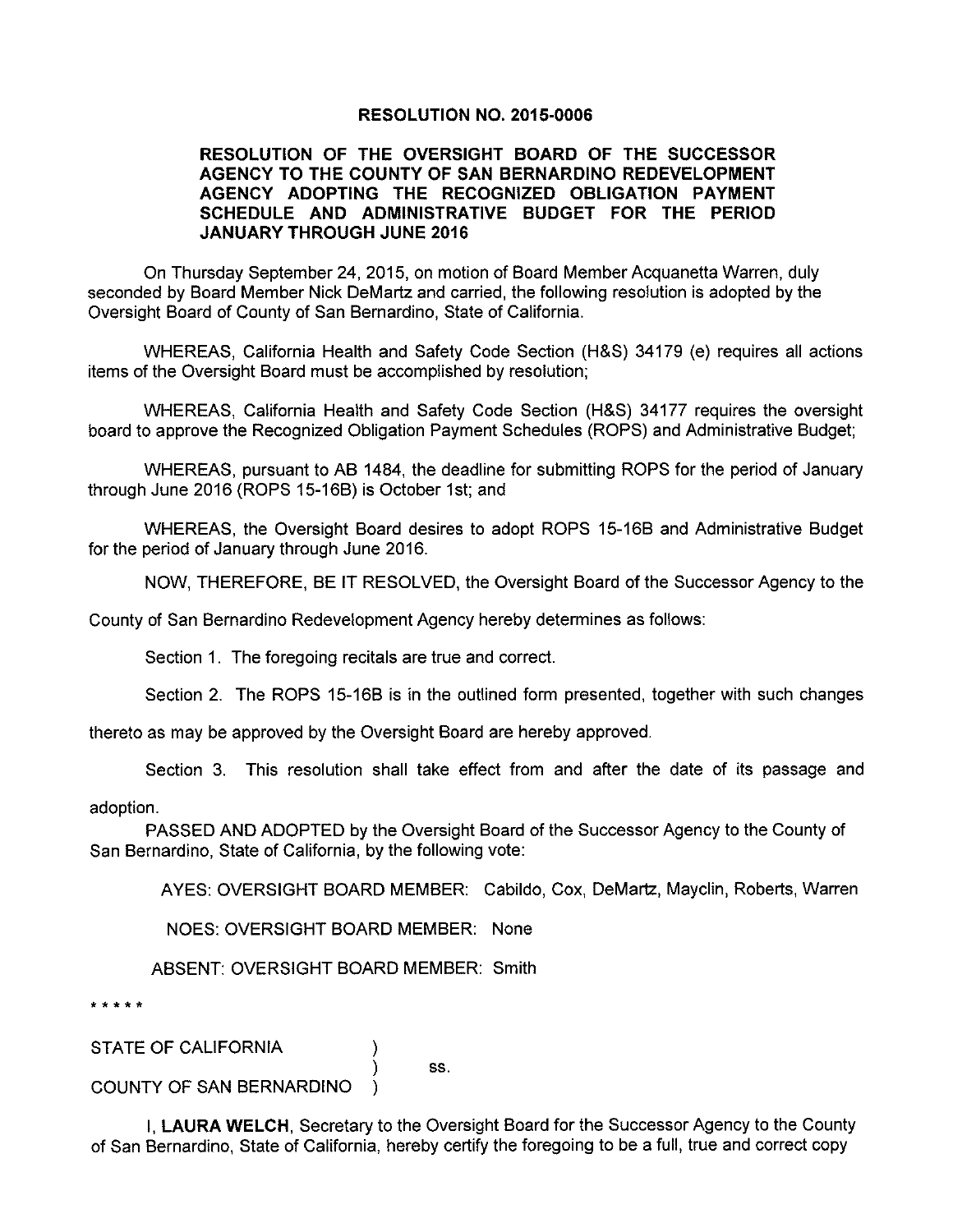of the record of the action taken by the Oversight Board, by vote of the members present, as the same appears in the Official Minutes of said Board at its meeting of September 24, 2015.

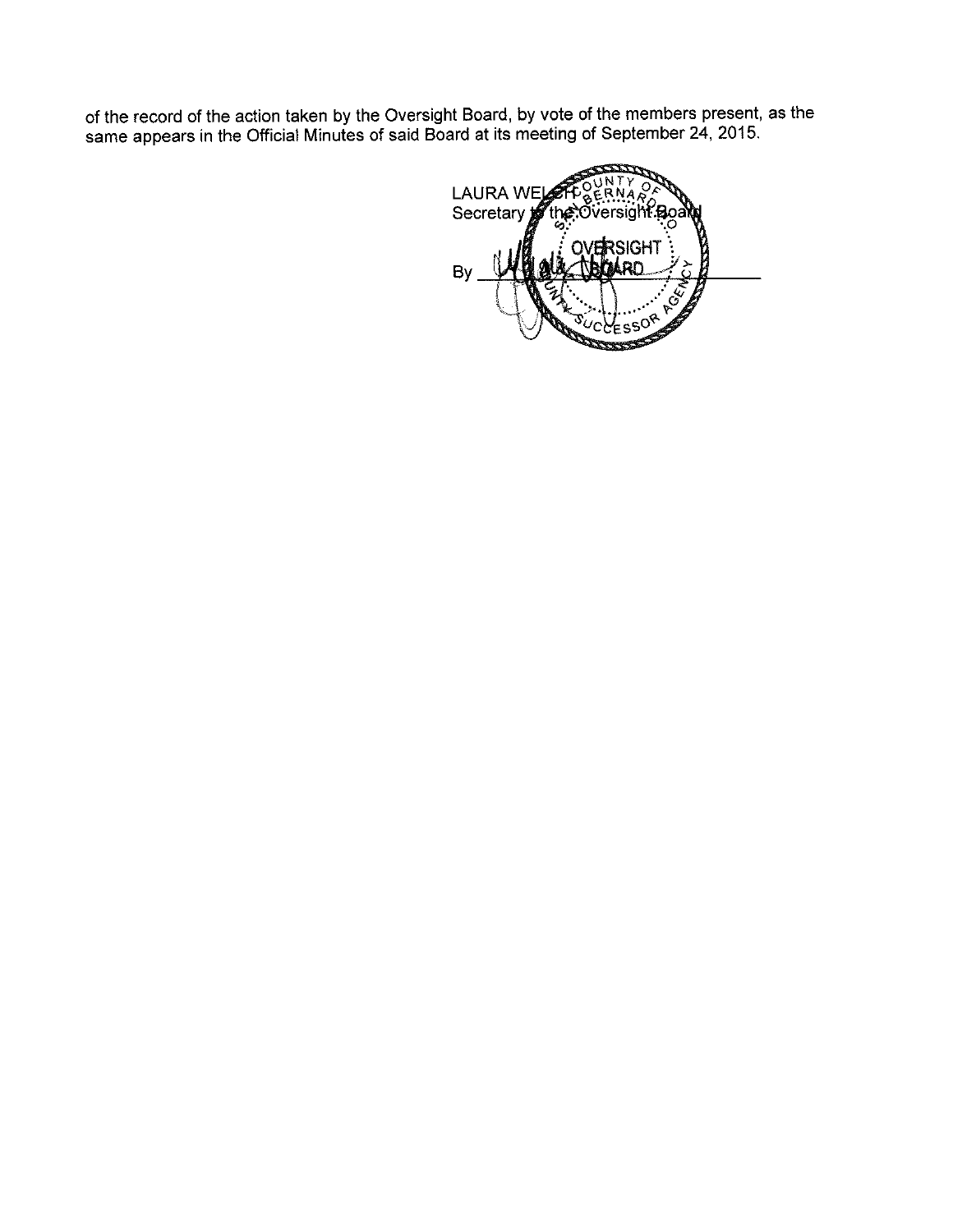/s/

Signature Date Date Date

#### **Recognized Obligation Payment Schedule (ROPS 15-16B) - Summary**

Filed for the January 1, 2016 through June 30, 2016 Period

| <b>Name of Successor Agency:</b> | <b>San Bernardino County</b> |
|----------------------------------|------------------------------|
| <b>Name of County:</b>           | San Bernardino               |

|                                                               | <b>Current Period Requested Funding for Outstanding Debt or Obligation</b>                                        |      |    | <b>Six-Month Total</b> |  |  |  |
|---------------------------------------------------------------|-------------------------------------------------------------------------------------------------------------------|------|----|------------------------|--|--|--|
| A                                                             | Enforceable Obligations Funded with Non-Redevelopment Property Tax Trust Fund (RPTTF) Funding<br>Sources (B+C+D): |      | \$ | 651,143                |  |  |  |
| B                                                             | <b>Bond Proceeds Funding (ROPS Detail)</b>                                                                        |      |    |                        |  |  |  |
| C                                                             | Reserve Balance Funding (ROPS Detail)                                                                             |      |    |                        |  |  |  |
| D                                                             | Other Funding (ROPS Detail)                                                                                       |      |    | 651,143                |  |  |  |
| Е<br>Enforceable Obligations Funded with RPTTF Funding (F+G): |                                                                                                                   |      |    |                        |  |  |  |
| F                                                             | Non-Administrative Costs (ROPS Detail)                                                                            |      |    | 4,946,443              |  |  |  |
| G                                                             | Administrative Costs (ROPS Detail)                                                                                |      |    | 78,558                 |  |  |  |
| н                                                             | Total Current Period Enforceable Obligations (A+E):                                                               |      | S. | 5,676,144              |  |  |  |
|                                                               | Successor Agency Self-Reported Prior Period Adjustment to Current Period RPTTF Requested Funding                  |      |    |                        |  |  |  |
|                                                               | Enforceable Obligations funded with RPTTF (E):                                                                    |      |    | 5,025,001              |  |  |  |
| J                                                             | Less Prior Period Adjustment (Report of Prior Period Adjustments Column S)                                        |      |    | (17, 217)              |  |  |  |
| K                                                             | Adjusted Current Period RPTTF Requested Funding (I-J)                                                             |      | \$ | 5,007,784              |  |  |  |
|                                                               | County Auditor Controller Reported Prior Period Adjustment to Current Period RPTTF Requested Funding              |      |    |                        |  |  |  |
| L                                                             | Enforceable Obligations funded with RPTTF (E):                                                                    |      |    | 5,025,001              |  |  |  |
| M                                                             | Less Prior Period Adjustment (Report of Prior Period Adjustments Column AA)                                       |      |    |                        |  |  |  |
| $\boldsymbol{\mathsf{N}}$                                     | Adjusted Current Period RPTTF Requested Funding (L-M)                                                             |      |    | 5,025,001              |  |  |  |
|                                                               | Certification of Oversight Board Chairman:<br>Pursuant to Section 34177 (m) of the Health and Safety code, I      |      |    |                        |  |  |  |
|                                                               | hereby certify that the above is a true and accurate Recognized                                                   | Name |    | Title                  |  |  |  |

Obligation Payment Schedule for the above named agency.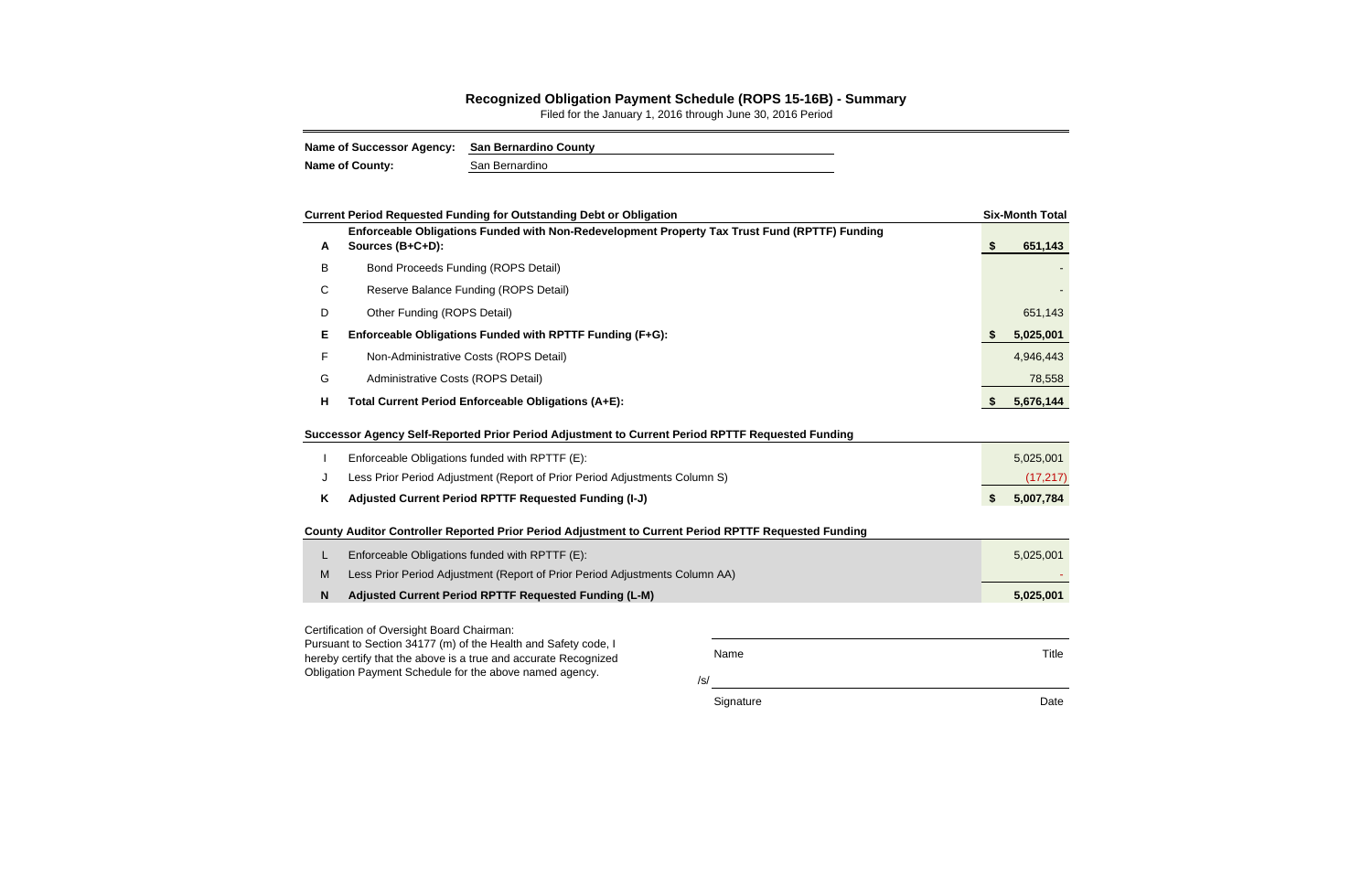|       |                                                                        | San Bernardino County Recognized Obligation Payment Schedule (ROPS 15-16B) - ROPS Detail<br>January 1, 2016 through June 30, 2016<br>(Report Amounts in Whole Dollars) |                       |                         |                                                                        |                                                                      |                     |                                     |         |                      |                                           |                        |                        |                 |                 |           |
|-------|------------------------------------------------------------------------|------------------------------------------------------------------------------------------------------------------------------------------------------------------------|-----------------------|-------------------------|------------------------------------------------------------------------|----------------------------------------------------------------------|---------------------|-------------------------------------|---------|----------------------|-------------------------------------------|------------------------|------------------------|-----------------|-----------------|-----------|
| A     | в                                                                      | C                                                                                                                                                                      | D                     | E                       |                                                                        | G                                                                    | H                   |                                     | J       |                      |                                           |                        | N                      | $\mathbf{o}$    | P               |           |
|       |                                                                        |                                                                                                                                                                        |                       |                         |                                                                        |                                                                      |                     |                                     |         |                      |                                           | <b>Funding Source</b>  |                        |                 |                 |           |
|       |                                                                        |                                                                                                                                                                        |                       |                         |                                                                        |                                                                      |                     |                                     |         |                      | Non-Redevelopment Property Tax Trust Fund |                        |                        |                 |                 |           |
|       |                                                                        |                                                                                                                                                                        |                       |                         |                                                                        |                                                                      |                     |                                     |         |                      | (Non-RPTTF)                               |                        | <b>RPTTF</b>           |                 |                 |           |
|       |                                                                        |                                                                                                                                                                        | Contract/Agreement    | Contract/Agreement      |                                                                        |                                                                      |                     | <b>Total Outstanding</b>            |         |                      |                                           |                        |                        |                 |                 |           |
| Item# | Project Name / Debt Obligation                                         | <b>Obligation Type</b>                                                                                                                                                 | <b>Execution Date</b> | <b>Termination Date</b> | Payee                                                                  | <b>Description/Project Scope</b>                                     | <b>Project Area</b> | Debt or Obligation<br>185, 357, 222 | Retired | <b>Bond Proceeds</b> | Reserve Balance                           | Other Funds<br>651,143 | Non-Admin<br>4,946,443 | Admin<br>78,558 | Six-Month Total | 5,676,144 |
|       | 2005 Series A TAB - San Sevaine                                        | Bonds Issued On or 12/13/2005                                                                                                                                          |                       | 9/1/2035                | Bank of NY                                                             | San Sevaine 2005 Series A TABs                                       | San Sevaine         | 76,154,983                          | N.      |                      |                                           |                        | 1,175,750              |                 | - \$            | 1,175,750 |
|       | 2 2010 Series A & B TABs - San<br>Sevaine                              | Bonds Issued On or 11/10/2010<br>Before 12/31/10                                                                                                                       |                       | 9/1/2040                | Bank of NY                                                             | San Sevaine 2010 Series A & B TABs San Sevaine                       |                     | 76,481,073                          | N       |                      |                                           | 241,201                | 1,003,527              |                 | - \$            | 1,244,728 |
|       | 3 2010 Series A TAB - Cedar Glen                                       | Bonds Issued On or 10/21/2010<br>Before 12/31/10                                                                                                                       |                       | 9/1/2040                | Bank of NY                                                             | Cedar Glen 2010 Series A TAB                                         | Cedar Glen          | 8,539,975                           | N       |                      |                                           |                        | 138,496                |                 | - \$            | 138,496   |
|       | 4 2005 Series A TAB - Debt Service                                     | <b>Reserves</b>                                                                                                                                                        | 12/13/2005            | 9/1/2034                | Bank of NY                                                             | San Sevaine 2005 Series A TABs                                       | San Sevaine         |                                     | N       |                      |                                           |                        | 712,500                |                 | - \$            | 712,500   |
|       | Reserve<br>5 2010 Series A & B TABs - DS                               | Reserves                                                                                                                                                               | 11/10/2010            | 9/1/2040                | Bank of NY                                                             | San Sevaine 2010 Series A & B TABs San Sevaine                       |                     |                                     | N.      |                      |                                           |                        | 110,000                |                 | - \$            | 110,000   |
|       | Reserve<br>6 2010 Series A TAB - DS Reserve                            | Reserves                                                                                                                                                               | 10/21/2010            | 9/1/2040                | Bank of NY                                                             | Cedar Glen 2010 Series A TAB                                         | Cedar Glen          |                                     | N.      |                      |                                           |                        | 85,000                 |                 | - \$            | 85,000    |
|       | 9 Contract for Consulting Services                                     | Professional                                                                                                                                                           | 5/3/2005              | 5/3/2025                | HDL Coren & Cone                                                       | <b>Financial Consulting</b>                                          |                     | 52,000                              | N       |                      |                                           |                        | 26,000                 |                 | - \$            | 26,000    |
|       |                                                                        | Services                                                                                                                                                               |                       |                         |                                                                        |                                                                      |                     |                                     |         |                      |                                           |                        |                        |                 |                 |           |
|       | 10 Bond Counsel                                                        | Professional<br><b>Services</b>                                                                                                                                        | 7/1/2013              | 6/30/2025               | <b>Various</b>                                                         | Consulting Support required by<br><b>Legislation</b>                 | <b>AII</b>          | 200,000                             | N       |                      |                                           |                        | 125,000                |                 | - \$            | 125,000   |
|       | 11 Litigation Professional Services                                    | Litigation                                                                                                                                                             | 1/1/2013              | 6/30/2025               | <b>Various</b>                                                         | Consulting Support required by<br><b>Leaislation</b>                 | AII                 | 100,000                             | N       |                      |                                           |                        | 50,000                 |                 | \$              | 50,000    |
|       | 12 Central Services                                                    | Miscellaneous                                                                                                                                                          | 1/1/2013              | 6/30/2025               | County of San Bernardino County Services                               |                                                                      | All                 | 40,000                              | N.      |                      |                                           | 17,000                 |                        | $3,000$ \$      |                 | 20,000    |
|       | 13 County Wide Cost Allocation                                         | <b>Miscellaneous</b>                                                                                                                                                   | 1/1/2013              | 6/30/2025               | County of San Bernardino General County Services                       |                                                                      | All                 | 50.000                              | N       |                      |                                           | 14,000                 |                        | $3.000$ \$      |                 | 17,000    |
|       | 14 County of San Bernardino and<br>various others                      | Miscellaneous                                                                                                                                                          | 1/1/2013              | 6/30/2025               | County of San Bernardino General County Services<br>and various others |                                                                      | $\Delta$ II         | 250,000                             | N       |                      |                                           | 20,000                 |                        | $22,000$ \$     |                 | 42,000    |
|       | 15 EDA Cost Allocation Obligation                                      | Miscellaneous                                                                                                                                                          | 1/1/2013              | 6/30/2025               | County of San Bernardino                                               | <b>General EDA Support</b>                                           | All                 | 700,000                             | N       |                      |                                           |                        |                        | $15,000$ \$     |                 | 15,000    |
|       | 16 Salaries & Benefits Direct                                          | Project Management 1/1/2013<br>Costs                                                                                                                                   |                       | 6/30/2025               | Various Employees                                                      | Salary & Benefit Costs                                               | All                 | 1,000,000                           | N.      |                      |                                           | 52,942                 | 66,500                 | $30,558$ \$     |                 | 150,000   |
|       | 17 Incentive Agreement                                                 | <b>Business Incentive</b><br>Agreements                                                                                                                                | 4/5/2005              | 10/1/2016               | <b>Mohawk Carpets</b>                                                  | <b>Business Attraction</b>                                           | <b>San Sevaine</b>  | 2,000,000                           | N       |                      |                                           | 300,000                |                        |                 | - \$            | 300,000   |
|       | 18 Legal Consultant                                                    | Legal                                                                                                                                                                  | 12/16/2008            | 6/30/2025               | Goldfarb & Lipman                                                      | Outside Legal Counsel                                                | All                 | 200,000                             | N       |                      |                                           | 3,000                  |                        |                 | <b>S</b>        | 3,000     |
|       | 19 Contract for Consulting Services                                    | Professional<br>Services                                                                                                                                               | 11/13/2009            | 6/30/2025               | <b>CSG Advisors Inc</b>                                                | <b>Financial Consulting</b>                                          | All                 | 100,000                             | N       |                      |                                           |                        | 42,500                 |                 | \$              | 42,500    |
|       | 20 County Counsel                                                      | Legal                                                                                                                                                                  | 1/1/2013              | 6/30/2025               | County of San Bernardino Legal Services                                |                                                                      | All                 | 500,000                             | N       |                      |                                           |                        | 5,000                  |                 | - \$            | 5,000     |
|       | 21 Audit Consulting Services                                           | Professional<br>Services                                                                                                                                               | 8/15/2012             | 6/30/2025               | <b>RAMS</b>                                                            | Per Bond Documents                                                   | $\Delta$ II         | 500,000                             | N       |                      |                                           |                        | 5,000                  |                 | \$              | 5,000     |
|       | 23 Financial - Professional Services<br>KMA                            | Professional<br>Services                                                                                                                                               | 8/15/2012             | 6/30/2025               | Keyser Marston Associates Financial Consulting                         |                                                                      | All                 | 20,000                              | N.      |                      |                                           | 3,000                  |                        |                 | \$              | 3,000     |
|       | 24 Office Rent                                                         | Admin Costs                                                                                                                                                            | 1/1/2013              | 6/30/2025               | County of San Bernardino   Office Space                                |                                                                      | All                 | 1,000,000                           | N       |                      |                                           |                        |                        | $5,000$ \$      |                 | 5,000     |
|       | 25 Maintenance of Properties                                           | Property<br>Maintenance                                                                                                                                                | 1/1/2013              | 6/30/2025               | Various                                                                | Prop Management & Maintenance                                        |                     | 300,000                             | N       |                      |                                           |                        | 20,000                 |                 | -\$             | 20,000    |
|       | 26 Real Estate Professional Services<br>Long Range Property Plan - RSG | Property<br><b>Dispositions</b>                                                                                                                                        | 8/15/2012             | 6/30/2025               | Inc                                                                    | Rosenow Spevacek Group Consulting Support required by<br>Legislation | AII                 | 15,000                              | N       |                      |                                           |                        | 3,000                  |                 | -\$             | 3,000     |
|       | 42 County of San Bernardino Special                                    | Improvement/Infrastr 9/15/2009                                                                                                                                         |                       | 6/30/2025               | County of San Bernardino                                               | Water System Improvements with                                       | Cedar Glen          | 4,000,000                           | N       |                      |                                           |                        |                        |                 | $\mathfrak{F}$  |           |
|       | Districts                                                              | ucture                                                                                                                                                                 |                       |                         | <b>Special Districts</b>                                               | safety & fire implications for Phase 2<br>of 4 phases.               |                     |                                     |         |                      |                                           |                        |                        |                 |                 |           |
|       | 44 County of San Bernardino Special<br><b>Districts</b>                | Improvement/Infrastr 11/22/2005<br>ucture                                                                                                                              |                       | 6/30/2025               | County of San Bernardino<br><b>Special Districts</b>                   | Water System Improvements with<br>safety & fire implications         | Cedar Glen          | 5,000,000                           | N       |                      |                                           |                        |                        |                 | -\$             |           |
|       | 52 Reestablishing Loan Agreement<br>with County                        | City/County Loans<br>After 6/27/11                                                                                                                                     | 2/25/2014             | 7/1/2025                | County of San Bernardino                                               | Repayment of County loan                                             | All                 | 8,154,191                           | N       |                      |                                           |                        | 1,378,170              |                 | \$              | 1,378,170 |
|       | 53 Housing Adminstration                                               | <b>Admin Costs</b>                                                                                                                                                     | 7/1/2014              | 9/1/2040                | <b>Housing Successor</b>                                               | Administrative Costs incurred by<br><b>Housing Successor</b>         | <b>JAIL</b>         |                                     | N       |                      |                                           |                        |                        |                 | $\sqrt{3}$      |           |
| 54    |                                                                        |                                                                                                                                                                        |                       |                         |                                                                        |                                                                      |                     |                                     | N       |                      |                                           |                        |                        |                 | \$              |           |
| 55    |                                                                        |                                                                                                                                                                        |                       |                         |                                                                        |                                                                      |                     |                                     | N       |                      |                                           |                        |                        |                 | $\mathbb{S}$    |           |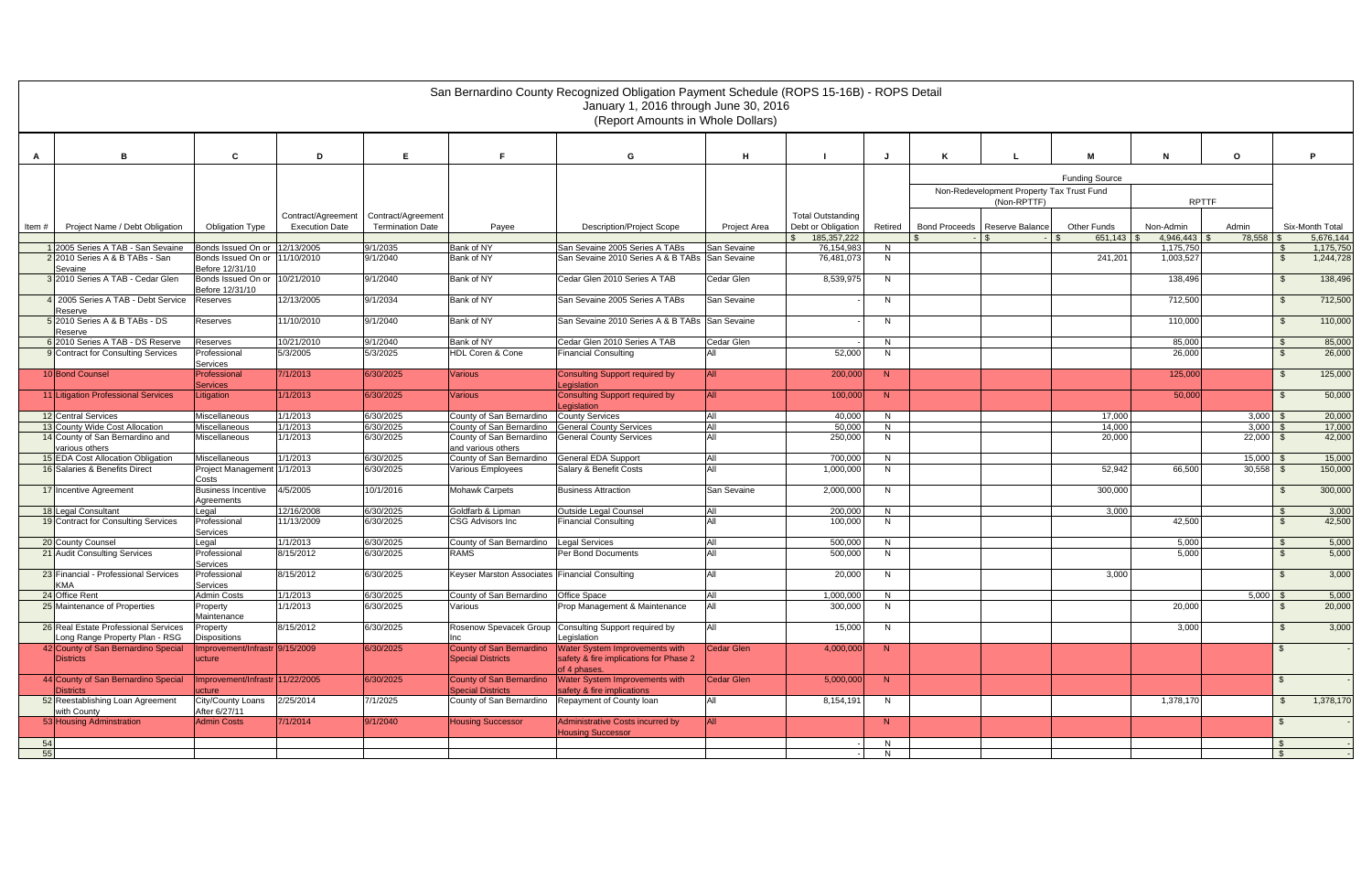|   | Pursuant to Health and Safety Code section 34177 (I), Redevelopment Property Tax Trust Fund (RPTTF) may be listed as a source of payment on the ROPS, but only to the extent no other funding source is available<br>or when payment from property tax revenues is required by an enforceable obligation. For tips on how to complete the Report of Cash Balances Form, see Cash Balance Tips Sheet |                              |                                      |                                          |                                 |                            |                |                 |
|---|-----------------------------------------------------------------------------------------------------------------------------------------------------------------------------------------------------------------------------------------------------------------------------------------------------------------------------------------------------------------------------------------------------|------------------------------|--------------------------------------|------------------------------------------|---------------------------------|----------------------------|----------------|-----------------|
| A | B                                                                                                                                                                                                                                                                                                                                                                                                   | $\mathbf{C}$                 | D                                    | E                                        | F.                              | G                          | H              |                 |
|   |                                                                                                                                                                                                                                                                                                                                                                                                     |                              |                                      | <b>Fund Sources</b>                      |                                 |                            |                |                 |
|   |                                                                                                                                                                                                                                                                                                                                                                                                     |                              | <b>Bond Proceeds</b>                 |                                          | <b>Reserve Balance</b>          | Other                      | <b>RPTTF</b>   |                 |
|   |                                                                                                                                                                                                                                                                                                                                                                                                     |                              |                                      | Prior ROPS<br>period balances            | Prior ROPS<br><b>RPTTF</b>      |                            |                |                 |
|   |                                                                                                                                                                                                                                                                                                                                                                                                     | Bonds Issued on<br>or before |                                      | and DDR RPTTF                            | distributed as                  | Rent,                      | Non-Admin      |                 |
|   | <b>Cash Balance Information by ROPS Period</b>                                                                                                                                                                                                                                                                                                                                                      | 12/31/10                     | Bonds Issued on<br>or after 01/01/11 | balances<br>retained                     | reserve for future<br>period(s) | Grants,<br>Interest, Etc.  | and<br>Admin   | <b>Comments</b> |
|   | ROPS 14-15B Actuals (01/01/15 - 06/30/15)                                                                                                                                                                                                                                                                                                                                                           |                              |                                      |                                          |                                 |                            |                |                 |
|   | 1 Beginning Available Cash Balance (Actual 01/01/15)                                                                                                                                                                                                                                                                                                                                                |                              |                                      | 438,864                                  |                                 | 1,449,888                  | 136,157        |                 |
|   | 2  Revenue/Income (Actual 06/30/15)                                                                                                                                                                                                                                                                                                                                                                 |                              |                                      |                                          |                                 |                            |                |                 |
|   | RPTTF amounts should tie to the ROPS 14-15B distribution from the                                                                                                                                                                                                                                                                                                                                   |                              |                                      |                                          |                                 |                            |                |                 |
|   | County Auditor-Controller during January 2015                                                                                                                                                                                                                                                                                                                                                       |                              |                                      | 3,850                                    | 860,000                         | 246,085                    | 3,254,346      |                 |
|   | 3 Expenditures for ROPS 14-15B Enforceable Obligations (Actual<br>06/30/15)                                                                                                                                                                                                                                                                                                                         |                              |                                      |                                          |                                 |                            |                |                 |
|   | RPTTF amounts, H3 plus H4 should equal total reported actual                                                                                                                                                                                                                                                                                                                                        |                              |                                      |                                          |                                 |                            |                |                 |
|   | expenditures in the Report of PPA, Columns L and Q                                                                                                                                                                                                                                                                                                                                                  |                              |                                      | 354,933                                  |                                 | 152,288                    | 3,342,186      |                 |
|   | 4   Retention of Available Cash Balance (Actual 06/30/15)<br>RPTTF amount retained should only include the amounts distributed as                                                                                                                                                                                                                                                                   |                              |                                      |                                          |                                 |                            |                |                 |
|   | reserve for future period(s)                                                                                                                                                                                                                                                                                                                                                                        |                              |                                      |                                          |                                 |                            |                |                 |
|   | 5  ROPS 14-15B RPTTF Prior Period Adjustment                                                                                                                                                                                                                                                                                                                                                        |                              |                                      |                                          |                                 |                            |                |                 |
|   | RPTTF amount should tie to the self-reported ROPS 14-15B PPA in the<br>Report of PPA, Column S                                                                                                                                                                                                                                                                                                      |                              |                                      | No entry required                        |                                 |                            |                |                 |
|   |                                                                                                                                                                                                                                                                                                                                                                                                     |                              |                                      |                                          |                                 |                            | 17,217         |                 |
| 6 | <b>Ending Actual Available Cash Balance</b><br>C to G = $(1 + 2 - 3 - 4)$ , H = $(1 + 2 - 3 - 4 - 5)$                                                                                                                                                                                                                                                                                               | \$.                          |                                      | 87,781                                   | $\sqrt{3}$                      | 860,000   \$ 1,543,685     | 31,100         |                 |
|   | ROPS 15-16A Estimate (07/01/15 - 12/31/15)                                                                                                                                                                                                                                                                                                                                                          |                              |                                      |                                          |                                 |                            |                |                 |
|   | Beginning Available Cash Balance (Actual 07/01/15)                                                                                                                                                                                                                                                                                                                                                  |                              |                                      |                                          |                                 |                            |                |                 |
|   | $(C, D, E, G = 4 + 6, F = H4 + F4 + F6, and H = 5 + 6)$                                                                                                                                                                                                                                                                                                                                             | Ŝ.<br>$\blacksquare$         | \$                                   | $87,781$ \$<br>\$                        | 860,000                         | $\frac{1}{5}$ \$ 1,543,685 | - \$<br>48,317 |                 |
|   | 8  Revenue/Income (Estimate 12/31/15)                                                                                                                                                                                                                                                                                                                                                               |                              |                                      |                                          |                                 |                            |                |                 |
|   | RPTTF amounts should tie to the ROPS 15-16A distribution from the<br>County Auditor-Controller during June 2015                                                                                                                                                                                                                                                                                     |                              |                                      |                                          |                                 | 491,200                    | 5,251,833      |                 |
|   | 9 Expenditures for ROPS 15-16A Enforceable Obligations (Estimate<br>12/31/15)                                                                                                                                                                                                                                                                                                                       |                              |                                      |                                          | 860,000                         | 638,211                    | 5,251,833      |                 |
|   | 10 Retention of Available Cash Balance (Estimate 12/31/15)                                                                                                                                                                                                                                                                                                                                          |                              |                                      |                                          |                                 |                            |                |                 |
|   | RPTTF amount retained should only include the amounts distributed as<br>reserve for future period(s)                                                                                                                                                                                                                                                                                                |                              |                                      |                                          |                                 |                            |                |                 |
|   | 11 Ending Estimated Available Cash Balance (7 + 8 - 9 -10)                                                                                                                                                                                                                                                                                                                                          | \$                           | \$                                   | $87,781$ \$<br>$\boldsymbol{\mathsf{s}}$ |                                 | $$1,396,674$ \ \$          | 48,317         |                 |

### **San Bernardino County Recognized Obligation Payment Schedule (ROPS 15-16B) - Report of Cash Balances (Report Amounts in Whole Dollars)**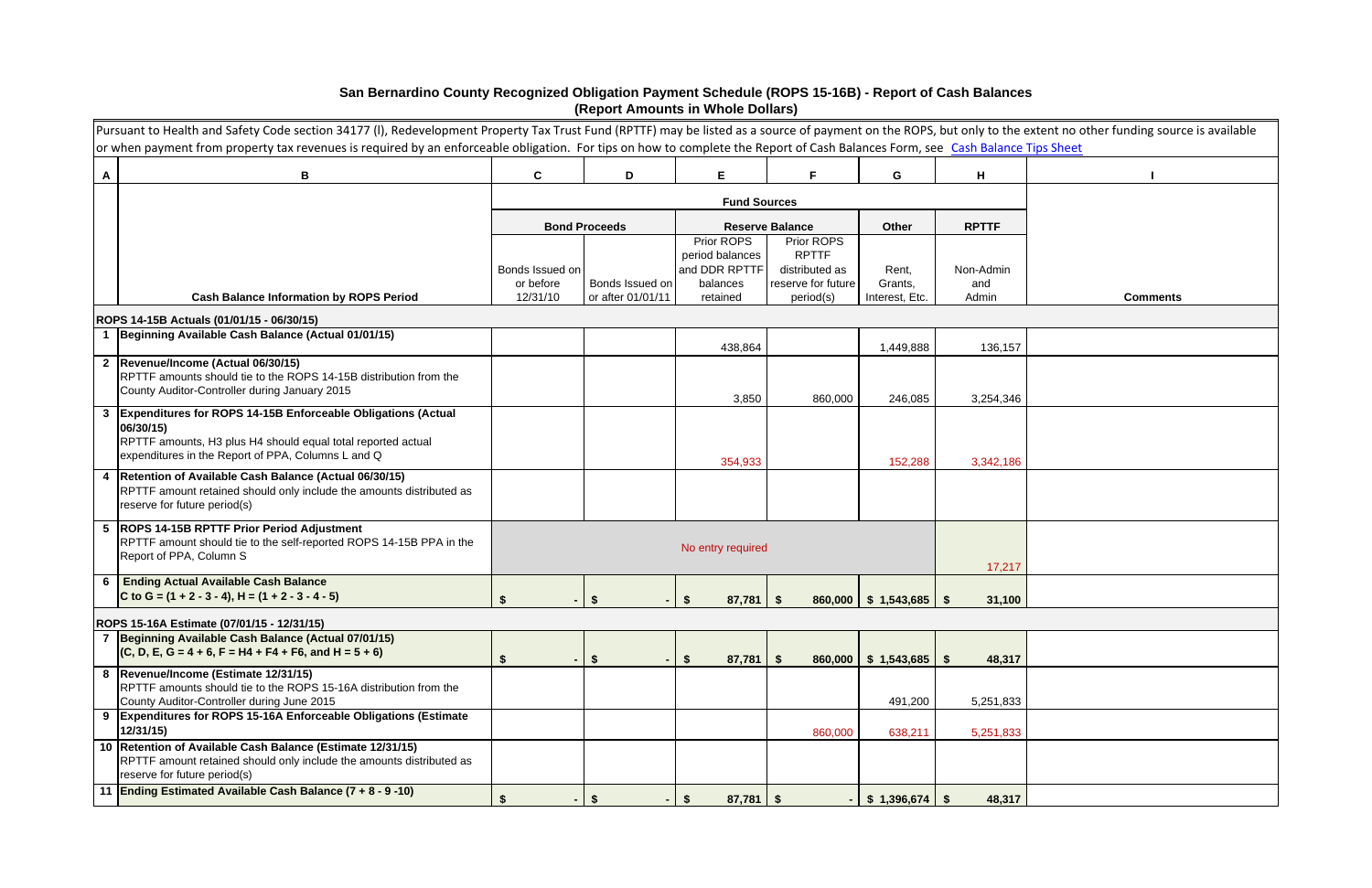|                                               | P                                          | Q            | R                                                                                                  | s                                                                                                     |
|-----------------------------------------------|--------------------------------------------|--------------|----------------------------------------------------------------------------------------------------|-------------------------------------------------------------------------------------------------------|
|                                               |                                            |              |                                                                                                    |                                                                                                       |
|                                               | Admin                                      |              |                                                                                                    | Net SA Non-Admin<br>and Admin PPA<br>(Amount Used to<br>Offset ROPS 15-16B<br><b>Requested RPTTF)</b> |
| ۱le<br>F.<br>-15B<br>all other<br>as of<br>5) | Net Lesser of<br>Authorized /<br>Available | Actual       | Difference<br>(If total actual<br>exceeds total<br>authorized, the<br>total difference is<br>zero) | <b>Net Difference</b><br>(M+R)                                                                        |
| 31,550                                        | \$<br>31,550                               | \$<br>31,133 | \$<br>417                                                                                          | \$<br>17,217                                                                                          |
|                                               |                                            |              |                                                                                                    | \$<br>$$\mathfrak{s}$$                                                                                |
|                                               |                                            |              |                                                                                                    | \$                                                                                                    |
|                                               |                                            |              |                                                                                                    | \$                                                                                                    |
|                                               |                                            |              |                                                                                                    | \$                                                                                                    |
|                                               |                                            |              |                                                                                                    | $\,$                                                                                                  |
|                                               |                                            |              |                                                                                                    | \$                                                                                                    |
|                                               |                                            |              |                                                                                                    | \$                                                                                                    |
|                                               |                                            |              |                                                                                                    | \$                                                                                                    |
| 6,650                                         |                                            | 6,233        |                                                                                                    | $\frac{1}{2}$                                                                                         |
|                                               |                                            |              |                                                                                                    | \$                                                                                                    |
| 24,900                                        |                                            | 24,900       |                                                                                                    | \$                                                                                                    |
|                                               |                                            |              |                                                                                                    | \$                                                                                                    |
|                                               |                                            |              |                                                                                                    | \$                                                                                                    |
|                                               |                                            |              |                                                                                                    | \$                                                                                                    |
|                                               |                                            |              |                                                                                                    | $$\mathfrak{s}$$<br>\$                                                                                |
|                                               |                                            |              |                                                                                                    |                                                                                                       |
|                                               |                                            |              |                                                                                                    | $\sqrt[6]{\frac{1}{2}}$<br>$\sqrt[6]{\frac{1}{2}}$                                                    |
|                                               |                                            |              |                                                                                                    | \$                                                                                                    |
|                                               |                                            |              |                                                                                                    | $\sqrt[6]{\frac{2}{5}}$                                                                               |
|                                               |                                            |              |                                                                                                    | \$<br>16,800                                                                                          |
|                                               |                                            |              |                                                                                                    | \$                                                                                                    |
|                                               |                                            |              |                                                                                                    |                                                                                                       |

|       | by the county auditor-controller (CAC) and the State Controller.        |                  |                      |                               |              |                    |         |                        |                                                                                                    |                                            |                            |                                                                         |                           | of Redevelopment Property Tax Trust Fund (RPTTF) approved for the ROPS 15-16B (January through June 2016) period will be offset by the SA's self-reported ROPS 14-15B prior period adjustment. HSC Section 34186 (a) also spec |                                            |                    |                                                                                                           |                                                                                                              |
|-------|-------------------------------------------------------------------------|------------------|----------------------|-------------------------------|--------------|--------------------|---------|------------------------|----------------------------------------------------------------------------------------------------|--------------------------------------------|----------------------------|-------------------------------------------------------------------------|---------------------------|--------------------------------------------------------------------------------------------------------------------------------------------------------------------------------------------------------------------------------|--------------------------------------------|--------------------|-----------------------------------------------------------------------------------------------------------|--------------------------------------------------------------------------------------------------------------|
|       | в                                                                       | $\mathbf{c}$     | D                    | E                             |              | G                  | H       |                        | J                                                                                                  | K                                          |                            | M                                                                       | N                         | $\circ$                                                                                                                                                                                                                        | D                                          | Q                  | R                                                                                                         |                                                                                                              |
| A     |                                                                         |                  |                      |                               |              |                    |         |                        |                                                                                                    |                                            |                            |                                                                         |                           |                                                                                                                                                                                                                                |                                            |                    |                                                                                                           | S.                                                                                                           |
|       |                                                                         |                  |                      | <b>Non-RPTTF Expenditures</b> |              |                    |         |                        |                                                                                                    |                                            |                            |                                                                         | <b>RPTTF Expenditures</b> |                                                                                                                                                                                                                                |                                            |                    |                                                                                                           |                                                                                                              |
|       |                                                                         |                  | <b>Bond Proceeds</b> | <b>Reserve Balance</b>        |              | <b>Other Funds</b> |         |                        |                                                                                                    | Non-Admin                                  |                            |                                                                         |                           |                                                                                                                                                                                                                                | Admin                                      |                    |                                                                                                           | <b>Net SA Non-Admin</b><br>and Admin PPA<br>(Amount Used to<br>Offset ROPS 15-16B<br><b>Requested RPTTF)</b> |
| Item# | Project Name /<br><b>Debt Obligation</b>                                | Authorized       | Actual               | Authorized                    | Actual       | Authorized         | Actual  | Authorized             | Available<br><b>RPTTF</b><br>(ROPS 14-15B<br>distributed + all other<br>available as of<br>01/1/15 | Net Lesser of<br>Authorized /<br>Available | Actual                     | <b>Difference</b><br>(If K is less than L<br>the difference is<br>zero) | Authorized                | Available<br><b>RPTTF</b><br>(ROPS 14-15B<br>distributed + all other<br>available as of<br>01/1/15)                                                                                                                            | Net Lesser of<br>Authorized /<br>Available | Actual             | <b>Difference</b><br>(If total actual<br>exceeds total<br>authorized, the<br>total difference is<br>zero) | <b>Net Difference</b><br>$(M+R)$                                                                             |
|       |                                                                         | $$2,065,947$ \\$ |                      | 354,933<br>$\mathbb{S}$       | $354,933$ \$ | 407,288<br>-S      | 152,288 | 3,358,853              | $3,327,853$ \$                                                                                     | 3,327,853                                  | 3,311,053                  | 16,800                                                                  | $31,550$ \$               | 31,550                                                                                                                                                                                                                         | 31,550                                     | $31,133$ \$<br>l S | 417                                                                                                       | 17,217<br>\$                                                                                                 |
|       | 1 2005 Series A TAB<br>2 2010 Series A & B                              |                  |                      | 241,461                       | 241,461      |                    |         | 1,209,625<br>1,010,581 | $1,209,625$ \$<br>$1,010,581$ \$                                                                   | 1,209,625<br>1,010,581                     | 1,209,625<br>1,010,581     |                                                                         |                           |                                                                                                                                                                                                                                |                                            |                    |                                                                                                           |                                                                                                              |
|       | 3 2010 Series A TAB                                                     |                  |                      |                               |              |                    |         | 141,397                | $141,397$ \$                                                                                       | 141,397                                    | $141,397$ $\left  \right $ |                                                                         |                           |                                                                                                                                                                                                                                |                                            |                    |                                                                                                           |                                                                                                              |
|       | Cedar Glen<br>4 2005 Series A TAB<br>Debt Service                       |                  |                      |                               |              |                    |         | 677,500                | 677,500 \$                                                                                         | 677,500                                    | 677,500 \$                 |                                                                         |                           |                                                                                                                                                                                                                                |                                            |                    |                                                                                                           |                                                                                                              |
|       | Reserve<br>5 2010 Series A & B                                          |                  |                      |                               |              |                    |         | 102,500                | $102,500$ \$                                                                                       | 102,500                                    | $102,500$ \$               |                                                                         |                           |                                                                                                                                                                                                                                |                                            |                    |                                                                                                           |                                                                                                              |
|       | TABs - DS Reserve                                                       |                  |                      |                               |              |                    |         |                        |                                                                                                    |                                            |                            |                                                                         |                           |                                                                                                                                                                                                                                |                                            |                    |                                                                                                           |                                                                                                              |
|       | 6 2010 Series A TAB<br><b>DS Reserve</b>                                |                  |                      |                               |              |                    |         | 80,000                 | $80,000$ \$                                                                                        | 80,000                                     | $80,000$ \$                |                                                                         |                           |                                                                                                                                                                                                                                |                                            |                    |                                                                                                           |                                                                                                              |
|       | 9 Contract for<br><b>Consulting Services</b>                            |                  |                      |                               |              |                    |         | 2,000                  |                                                                                                    | $\sqrt{3}$                                 |                            |                                                                         |                           |                                                                                                                                                                                                                                |                                            |                    |                                                                                                           |                                                                                                              |
|       | 10 Bond Counsel                                                         |                  |                      |                               |              |                    |         | 2,000                  |                                                                                                    | $\sqrt{3}$                                 |                            |                                                                         |                           |                                                                                                                                                                                                                                |                                            |                    |                                                                                                           |                                                                                                              |
|       | 11 Litigation<br>Professional<br><b>Services</b>                        |                  |                      |                               |              |                    |         |                        |                                                                                                    |                                            |                            |                                                                         |                           |                                                                                                                                                                                                                                |                                            |                    |                                                                                                           |                                                                                                              |
|       | 12 Central Services                                                     |                  |                      |                               |              | 14,000             | 14,000  |                        |                                                                                                    | I S                                        |                            |                                                                         | 6,650                     | 6,650                                                                                                                                                                                                                          |                                            | 6,233              |                                                                                                           |                                                                                                              |
|       | 13 County Wide Cost<br>Allocation                                       |                  |                      |                               |              | 7,260              | 7,260   |                        |                                                                                                    |                                            |                            |                                                                         |                           |                                                                                                                                                                                                                                |                                            |                    |                                                                                                           |                                                                                                              |
|       | 14 County of San<br>Bernardino and<br>various others                    |                  |                      |                               |              | 17,000             | 17,000  |                        |                                                                                                    |                                            |                            |                                                                         | 24,900                    | 24,900                                                                                                                                                                                                                         |                                            | 24,900             |                                                                                                           |                                                                                                              |
|       | 15 EDA Cost                                                             |                  |                      |                               |              | 37,500             | 37,500  |                        |                                                                                                    | <b>S</b>                                   |                            | $\sqrt{s}$                                                              |                           |                                                                                                                                                                                                                                |                                            |                    |                                                                                                           |                                                                                                              |
|       | <b>Allocation Obligation</b><br>16 Salaries & Benefits<br><b>Direct</b> |                  |                      | 113,472                       | 113,472      | 71,528             | 71,528  | 66,250                 | $66,250$ \$                                                                                        | 66,250                                     | $66,250$ \$                |                                                                         |                           |                                                                                                                                                                                                                                |                                            |                    |                                                                                                           |                                                                                                              |
|       | 17 Incentive<br>Agreement                                               |                  |                      |                               |              | 250,000            |         |                        |                                                                                                    | $\mathsf{R}$                               |                            |                                                                         |                           |                                                                                                                                                                                                                                |                                            |                    |                                                                                                           |                                                                                                              |
|       | 18 Legal Consultant                                                     |                  |                      |                               |              | 5,000              |         |                        |                                                                                                    | $\mathsf{R}$                               |                            |                                                                         |                           |                                                                                                                                                                                                                                |                                            |                    |                                                                                                           |                                                                                                              |
|       | 19 Contract for<br><b>Consulting Services</b>                           |                  |                      |                               |              |                    |         | 2,000                  |                                                                                                    | $\mathbb{R}$                               |                            |                                                                         |                           |                                                                                                                                                                                                                                |                                            |                    |                                                                                                           |                                                                                                              |
|       | 20 County Counsel                                                       |                  |                      |                               |              |                    |         | 10,000                 | $10,000$ \$                                                                                        | 10,000                                     | 10,000                     |                                                                         |                           |                                                                                                                                                                                                                                |                                            |                    |                                                                                                           |                                                                                                              |
|       | 21 Audit Consulting<br>Services                                         |                  |                      |                               |              |                    |         | 16,000                 |                                                                                                    | l \$                                       |                            |                                                                         |                           |                                                                                                                                                                                                                                |                                            |                    |                                                                                                           |                                                                                                              |
|       | 23 Financial -<br>Professional                                          |                  |                      |                               |              |                    |         | 4,000                  |                                                                                                    | $\mathbb{R}$                               |                            |                                                                         |                           |                                                                                                                                                                                                                                |                                            |                    |                                                                                                           |                                                                                                              |
|       | Services KMA<br>24 Office Rent                                          |                  |                      |                               |              | 5,000              | 5,000   |                        |                                                                                                    | $\mathsf{R}$                               |                            |                                                                         |                           |                                                                                                                                                                                                                                |                                            |                    |                                                                                                           |                                                                                                              |
|       | 25 Maintenance of<br>Properties                                         |                  |                      |                               |              |                    |         | 30,000                 | $30,000$ \ \ \$                                                                                    | 30,000                                     |                            | 16,800                                                                  |                           |                                                                                                                                                                                                                                |                                            |                    |                                                                                                           | 16,800                                                                                                       |
|       | 26 Real Estate<br>Professional<br>Services Long                         |                  |                      |                               |              |                    |         | 5,000                  |                                                                                                    | ∣\$.                                       |                            | $\sqrt{S}$                                                              |                           |                                                                                                                                                                                                                                |                                            |                    |                                                                                                           |                                                                                                              |
|       | Range Property Plan<br>RSG<br>35 City of Fontana                        | 2,065,947        |                      |                               |              |                    |         |                        |                                                                                                    | $\mathsf{s}$                               |                            |                                                                         |                           |                                                                                                                                                                                                                                |                                            |                    |                                                                                                           |                                                                                                              |

San Bernardino County Recognized Obligation Payment Schedule (ROPS 15-16B) - Report of Prior Period Adjustments Reported for the ROPS 14-15B (January 1, 2015 through June 30, 2015) Period Pursuant to Health and Safety Code (HSC) section 34186

# (Report Amounts in Whole Dollars)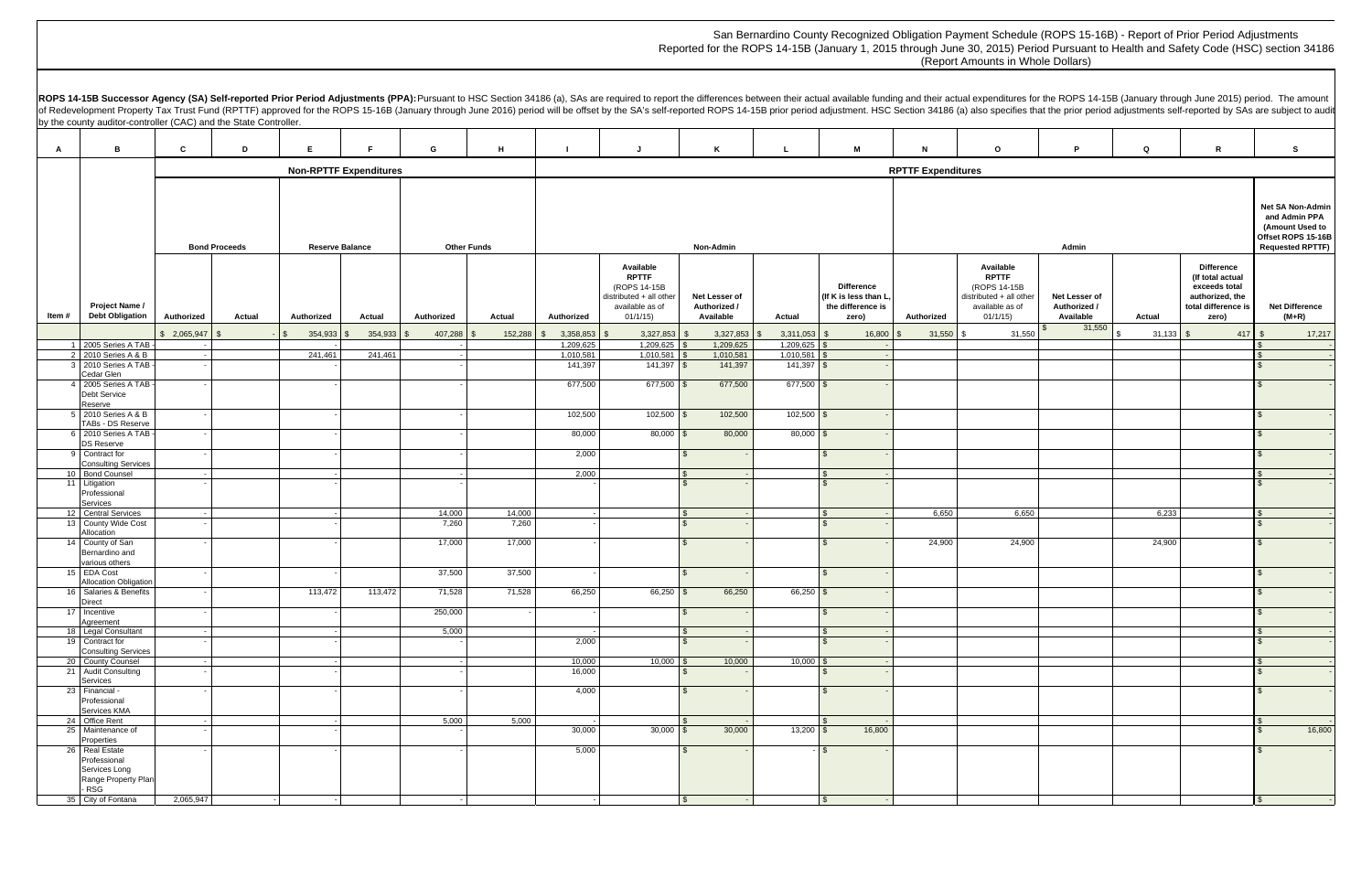|                                              | P                                          | Q             | R                                                                                                         | s                                                                                                     |
|----------------------------------------------|--------------------------------------------|---------------|-----------------------------------------------------------------------------------------------------------|-------------------------------------------------------------------------------------------------------|
|                                              |                                            |               |                                                                                                           |                                                                                                       |
|                                              | Admin                                      |               |                                                                                                           | Net SA Non-Admin<br>and Admin PPA<br>(Amount Used to<br>Offset ROPS 15-16B<br><b>Requested RPTTF)</b> |
| ۱е<br>E.<br>-15B<br>all other<br>as of<br>5) | Net Lesser of<br>Authorized /<br>Available | <b>Actual</b> | <b>Difference</b><br>(If total actual<br>exceeds total<br>authorized, the<br>total difference is<br>zero) | <b>Net Difference</b><br>$(M+R)$                                                                      |
| 31,550                                       | 31,550<br>\$                               | \$<br>31,133  | \$<br>417                                                                                                 | \$<br>17,217                                                                                          |
|                                              |                                            |               |                                                                                                           | \$<br>\$                                                                                              |
|                                              |                                            |               |                                                                                                           |                                                                                                       |
|                                              |                                            |               |                                                                                                           | \$                                                                                                    |
|                                              |                                            |               |                                                                                                           | \$                                                                                                    |
|                                              |                                            |               |                                                                                                           | \$                                                                                                    |
|                                              |                                            |               |                                                                                                           | \$                                                                                                    |
|                                              |                                            |               |                                                                                                           | \$                                                                                                    |
|                                              |                                            |               |                                                                                                           | \$                                                                                                    |
|                                              |                                            |               |                                                                                                           | $$\mathfrak{s}$$                                                                                      |
|                                              |                                            |               |                                                                                                           | \$                                                                                                    |
|                                              |                                            |               |                                                                                                           | \$                                                                                                    |
|                                              |                                            |               |                                                                                                           | $$\mathfrak{s}$$                                                                                      |
|                                              |                                            |               |                                                                                                           | \$                                                                                                    |
|                                              |                                            |               |                                                                                                           | \$                                                                                                    |
|                                              |                                            |               |                                                                                                           | \$                                                                                                    |
|                                              |                                            |               |                                                                                                           |                                                                                                       |

| San Bernardino County Recognized Obligation Payment Schedule (ROPS 15-16B) - Report of Prior Period Adjustments                    |
|------------------------------------------------------------------------------------------------------------------------------------|
| Reported for the ROPS 14-15B (January 1, 2015 through June 30, 2015) Period Pursuant to Health and Safety Code (HSC) section 34186 |
| (Report Amounts in Whole Dollars)                                                                                                  |

# (Report Amounts in Whole Dollars)

|        |                                                                           |                                                                      |        |                       |                               |                 |                 |                            |                                                                                                    |                                            |                       |                                                                          |                           |                                                                                                    | ROPS 14-15B Successor Agency (SA) Self-reported Prior Period Adjustments (PPA): Pursuant to HSC Section 34186 (a), SAs are required to report the differences between their actual available funding and their actual expendit<br>of Redevelopment Property Tax Trust Fund (RPTTF) approved for the ROPS 15-16B (January through June 2016) period will be offset by the SA's self-reported ROPS 14-15B prior period adjustment. HSC Section 34186 (a) also spec |             |                                                                                                           |                                  |
|--------|---------------------------------------------------------------------------|----------------------------------------------------------------------|--------|-----------------------|-------------------------------|-----------------|-----------------|----------------------------|----------------------------------------------------------------------------------------------------|--------------------------------------------|-----------------------|--------------------------------------------------------------------------|---------------------------|----------------------------------------------------------------------------------------------------|------------------------------------------------------------------------------------------------------------------------------------------------------------------------------------------------------------------------------------------------------------------------------------------------------------------------------------------------------------------------------------------------------------------------------------------------------------------|-------------|-----------------------------------------------------------------------------------------------------------|----------------------------------|
|        | by the county auditor-controller (CAC) and the State Controller.          |                                                                      |        |                       |                               |                 |                 |                            |                                                                                                    |                                            |                       |                                                                          |                           |                                                                                                    |                                                                                                                                                                                                                                                                                                                                                                                                                                                                  |             |                                                                                                           |                                  |
| A      | B                                                                         | C                                                                    | D      | E.                    | F.                            | G               | H               |                            | J                                                                                                  | K                                          | L                     | M                                                                        | N                         | $\circ$                                                                                            | P.                                                                                                                                                                                                                                                                                                                                                                                                                                                               | Q           | R                                                                                                         | <b>S</b>                         |
|        |                                                                           |                                                                      |        |                       | <b>Non-RPTTF Expenditures</b> |                 |                 |                            |                                                                                                    |                                            |                       |                                                                          | <b>RPTTF Expenditures</b> |                                                                                                    |                                                                                                                                                                                                                                                                                                                                                                                                                                                                  |             |                                                                                                           |                                  |
|        |                                                                           | <b>Bond Proceeds</b><br><b>Reserve Balance</b><br><b>Other Funds</b> |        |                       | Non-Admin                     |                 |                 |                            |                                                                                                    |                                            | Admin                 |                                                                          |                           |                                                                                                    |                                                                                                                                                                                                                                                                                                                                                                                                                                                                  |             |                                                                                                           |                                  |
| Item # | Project Name /<br><b>Debt Obligation</b>                                  | Authorized                                                           | Actual | Authorized            | Actual                        | Authorized      | Actual          | Authorized                 | Available<br><b>RPTTF</b><br>(ROPS 14-15B<br>distributed + all other<br>available as of<br>01/1/15 | Net Lesser of<br>Authorized /<br>Available | Actual                | <b>Difference</b><br>(If K is less than L,<br>the difference is<br>zero) | Authorized                | Available<br><b>RPTTF</b><br>(ROPS 14-15B<br>distributed + all other<br>available as of<br>01/1/15 | Net Lesser of<br>Authorized /<br>Available                                                                                                                                                                                                                                                                                                                                                                                                                       | Actual      | <b>Difference</b><br>(If total actual<br>exceeds total<br>authorized, the<br>total difference is<br>zero) | <b>Net Difference</b><br>$(M+R)$ |
|        |                                                                           | \$2,065,947                                                          |        | 354,933<br>$\sqrt{3}$ | 354,933<br>-96                | 407,288<br>l SS | 152,288<br>- \$ | 3,358,853<br>$\mathcal{S}$ | 3,327,853<br>-\$                                                                                   | 3,327,853                                  | 3,311,053<br><b>S</b> | 16,800                                                                   | 31,550                    | 31,550                                                                                             | 31,550                                                                                                                                                                                                                                                                                                                                                                                                                                                           | $31,133$ \$ | 417                                                                                                       | 17,217<br>\$                     |
|        | 36 Transportation -<br>Cherry - Whittram<br>Ave to Foothill<br>(H13630)   |                                                                      |        |                       |                               |                 |                 |                            |                                                                                                    |                                            |                       |                                                                          |                           |                                                                                                    |                                                                                                                                                                                                                                                                                                                                                                                                                                                                  |             |                                                                                                           |                                  |
|        | 37 Cherry @ 110<br>nterchange<br>Construction<br>(H13514)                 |                                                                      |        |                       |                               |                 |                 |                            |                                                                                                    |                                            |                       |                                                                          |                           |                                                                                                    |                                                                                                                                                                                                                                                                                                                                                                                                                                                                  |             |                                                                                                           |                                  |
|        | 38 Future Projects in<br>Cedar Glen using<br><b>Bonds Proceeds</b>        |                                                                      |        |                       |                               |                 |                 |                            |                                                                                                    |                                            |                       |                                                                          |                           |                                                                                                    |                                                                                                                                                                                                                                                                                                                                                                                                                                                                  |             |                                                                                                           |                                  |
|        | 39 Future Projects in<br>San Sevaine Area<br>using Bonds<br>Proceeds      |                                                                      |        |                       |                               |                 |                 |                            |                                                                                                    |                                            |                       | $\mathcal{S}$                                                            |                           |                                                                                                    |                                                                                                                                                                                                                                                                                                                                                                                                                                                                  |             |                                                                                                           |                                  |
|        | 40 Future Projects in<br>San Sevaine Area<br>using Bonds<br>Proceeds      |                                                                      |        |                       |                               |                 |                 |                            |                                                                                                    |                                            |                       |                                                                          |                           |                                                                                                    |                                                                                                                                                                                                                                                                                                                                                                                                                                                                  |             |                                                                                                           |                                  |
|        | 41 Other Outside<br>Consultants                                           |                                                                      |        |                       |                               |                 |                 |                            |                                                                                                    | $\mathcal{L}$                              |                       | $\mathcal{S}$                                                            |                           |                                                                                                    |                                                                                                                                                                                                                                                                                                                                                                                                                                                                  |             |                                                                                                           |                                  |
|        | 42 County of San<br>Bernardino Special<br><b>Districts</b>                |                                                                      |        |                       |                               |                 |                 |                            |                                                                                                    |                                            |                       |                                                                          |                           |                                                                                                    |                                                                                                                                                                                                                                                                                                                                                                                                                                                                  |             |                                                                                                           |                                  |
|        | 44 County of San<br><b>Bernardino Special</b><br><b>Districts</b>         |                                                                      |        |                       |                               |                 |                 |                            |                                                                                                    |                                            |                       |                                                                          |                           |                                                                                                    |                                                                                                                                                                                                                                                                                                                                                                                                                                                                  |             |                                                                                                           |                                  |
|        | 45 County of San<br>Bernardino Cedar<br>Glen Water Project<br>Loan        |                                                                      |        |                       |                               |                 |                 |                            |                                                                                                    |                                            |                       |                                                                          |                           |                                                                                                    |                                                                                                                                                                                                                                                                                                                                                                                                                                                                  |             |                                                                                                           |                                  |
|        | 46 County of San<br>Bernardino Cedar<br>Glen Startup Loan                 |                                                                      |        |                       |                               |                 |                 |                            |                                                                                                    |                                            |                       |                                                                          |                           |                                                                                                    |                                                                                                                                                                                                                                                                                                                                                                                                                                                                  |             |                                                                                                           |                                  |
|        | 47 County of San<br>Bernardino Cedar<br>Glen Loan for Road<br>Study       |                                                                      |        |                       |                               |                 |                 |                            |                                                                                                    |                                            |                       | $\mathcal{F}$                                                            |                           |                                                                                                    |                                                                                                                                                                                                                                                                                                                                                                                                                                                                  |             |                                                                                                           |                                  |
|        | 48 County of San<br><b>Bernardino Mission</b><br><b>Blvd Startup Loan</b> |                                                                      |        |                       |                               |                 |                 |                            |                                                                                                    |                                            |                       | . ፍ                                                                      |                           |                                                                                                    |                                                                                                                                                                                                                                                                                                                                                                                                                                                                  |             |                                                                                                           |                                  |
|        | 49 20% Housing Asset<br>Fund - Loan<br>Repayment                          |                                                                      |        |                       |                               |                 |                 |                            |                                                                                                    |                                            |                       |                                                                          |                           |                                                                                                    |                                                                                                                                                                                                                                                                                                                                                                                                                                                                  |             |                                                                                                           |                                  |
|        | 51 Unspent Bond<br>Proceeds from<br>Issuances prior to<br>2011            |                                                                      |        |                       |                               |                 |                 |                            |                                                                                                    |                                            |                       |                                                                          |                           |                                                                                                    |                                                                                                                                                                                                                                                                                                                                                                                                                                                                  |             |                                                                                                           |                                  |
|        | 52 Reestablishing<br>Loan Agreement<br>with County                        |                                                                      |        |                       |                               |                 |                 |                            |                                                                                                    |                                            |                       | $\mathcal{L}$                                                            |                           |                                                                                                    |                                                                                                                                                                                                                                                                                                                                                                                                                                                                  |             |                                                                                                           |                                  |
|        | 53 Housing<br>Adminstration                                               |                                                                      |        |                       |                               |                 |                 |                            |                                                                                                    |                                            |                       | $\mathcal{S}$                                                            |                           |                                                                                                    |                                                                                                                                                                                                                                                                                                                                                                                                                                                                  |             |                                                                                                           | \$                               |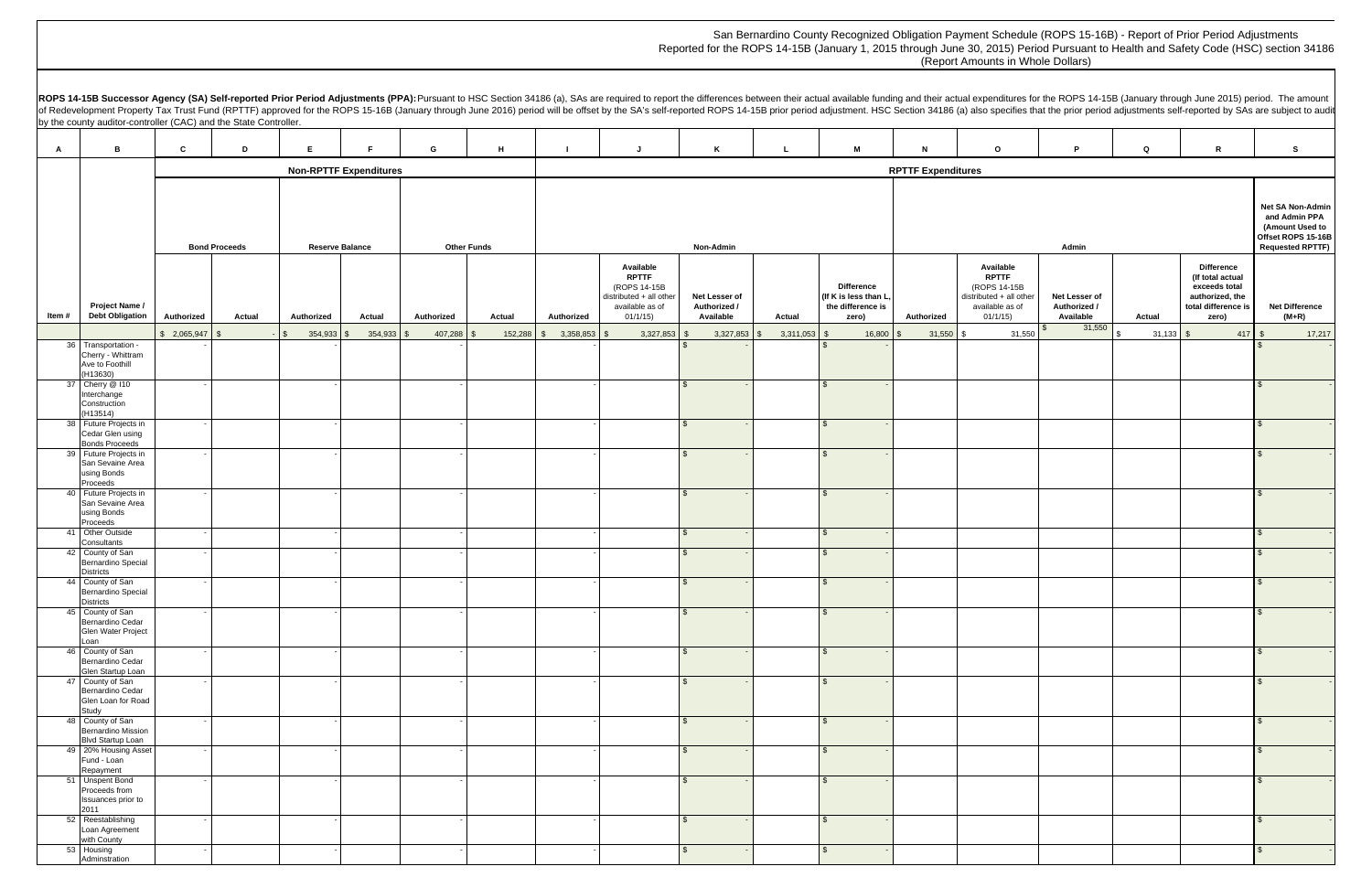|       | San Bernardino County Recognized Obligation Payment Schedule (ROPS 15-16B) - Notes                                                                                                                                                                                                                                                                       |
|-------|----------------------------------------------------------------------------------------------------------------------------------------------------------------------------------------------------------------------------------------------------------------------------------------------------------------------------------------------------------|
|       | January 1, 2016 through June 30, 2016                                                                                                                                                                                                                                                                                                                    |
|       |                                                                                                                                                                                                                                                                                                                                                          |
| Item# | <b>Notes/Comments</b>                                                                                                                                                                                                                                                                                                                                    |
|       |                                                                                                                                                                                                                                                                                                                                                          |
|       | <b>ROPS Detail Page</b>                                                                                                                                                                                                                                                                                                                                  |
|       | 2005 San Sevaine Debt Service Payments per bond indenture.                                                                                                                                                                                                                                                                                               |
|       | 2 2010 San Sevaine Debt Service Payments per bond indenture.                                                                                                                                                                                                                                                                                             |
|       | 3 2010 Cedar Glen Debt Service Payments per bond indenture.                                                                                                                                                                                                                                                                                              |
|       | 4 2005 San Sevaine Debt Service Reserve calculated in accordance with DOF instructions: half of the principal required for the Fall 2014 debt service payment.                                                                                                                                                                                           |
|       | 5 2010 San Sevaine Debt Service Reserve calculated in accordance with DOF instructions; half of the principal required for the Fall 2014 debt service payment.                                                                                                                                                                                           |
|       | 6 2010 San Sevaine Debt Service Reserve calculated per DOF instructions; half of the principal required for the Fall 2014 debt service payment.                                                                                                                                                                                                          |
|       | <b>Removed Duplicate Line 45-48</b>                                                                                                                                                                                                                                                                                                                      |
|       | 8 Removed Duplicate Line 45-48                                                                                                                                                                                                                                                                                                                           |
|       | HDL entered into a contract on September 1 with Successor Agency and obtained OB approval on September 24 to serve as the Fiscal Consultant for the proposed<br>San Sevaine Tax Allocation Bond refunding. Total contract amount is \$22,500 and estimated costs for the annual disclosure reports are \$3,500 for a total cost of<br>$9$ \$26,000.      |
|       | Bond Counsel services include both General Bond Counsel and Disclosure Counsel to serve as the lead counsel for the proposed San Sevaine Tax Allocation Bond<br>refunding. We have selected Stradling Yocca Carlson & Rauth, P.C. as General Bond Counsel and Jones Hall as Disclosure Counsel with a total contract amount for<br>10 both of \$125,000. |
|       | Litigation Professional Services required representing the Successor Agency in ongoing litigation.                                                                                                                                                                                                                                                       |
|       | 12 Central Services is for services such as data, phone and other IT central charges. These obligations are funded with other revenue and Administrative Allowance.                                                                                                                                                                                      |
|       | County Wide Cost Allocation are charges calculated for internal services incurred by the Successor Agency. These obligations are funded with other revenues and                                                                                                                                                                                          |
|       | 13   not Administrative Allowance.                                                                                                                                                                                                                                                                                                                       |
|       | County of San Bernardino and various others charges for services and supplies for the Oversight Board and Successor Agency. These obligations are funded with                                                                                                                                                                                            |
|       | 14 other funds and not Administrative Funds.                                                                                                                                                                                                                                                                                                             |
|       | Economic Development Agency (EDA) Cost Allocation Obligation for services performed on behalf of the Successor Agency. These obligations are funded with other                                                                                                                                                                                           |
|       | 15   revenues and not Administrative Allowance. The Successor Agency operations are under the purview of the Economic Development Agency functions.                                                                                                                                                                                                      |
|       | Salaries & Benefits Direct (non-project specific related) is funded with \$80,000 from Administrative Allowance. Other Funds will pay for \$3,000 of salaries and<br>16 \$66,500 funded with RPTTF for staff time spent working on RPTTF Projects.                                                                                                       |
|       | Sale Tax Incentive Agreement with Mohawk Carpet, the County and the former RDA. The County General Fund provides a portion of the sales taxes collected as a                                                                                                                                                                                             |
|       | 17 rebate payment to the Agency who in turn reimburses Mohawk.                                                                                                                                                                                                                                                                                           |
|       | 18 Legal Consultant with Goldfarb and Lipman provides special legal counsel for the successor agency regarding dissolution activities.                                                                                                                                                                                                                   |
|       | CSG Advisors entered into a contract on September 1 with Successor Agency and obtained OB approval on September 24 to serve as the Financial Advisor for the                                                                                                                                                                                             |
|       | 19 proposed San Sevaine Tax Allocation Bond refunding. Total contract amount is \$42,500.                                                                                                                                                                                                                                                                |
|       | 20 County Counsel's legal services to implement the Dissolution Act.                                                                                                                                                                                                                                                                                     |
|       | 21 RAMS Audit Consulting Services to complete required Financial Statements Audit per the Dissolution Act and ongoing bond disclosure requirements.                                                                                                                                                                                                      |
|       | 22 Removed Duplicate Line 14                                                                                                                                                                                                                                                                                                                             |
|       | Financial Professional Services with Keyser Marsten Associates for required financial analysis to the wind down of the Successor Agency Activities. Provides tax                                                                                                                                                                                         |
|       | 23   increment estimates and other financial models needed.                                                                                                                                                                                                                                                                                              |
|       | 24 Office Rent is funded with \$5,000 from Admin Funds.                                                                                                                                                                                                                                                                                                  |
|       | Maintenance of Properties costs incurred and required by the dissolution law. It is required that the Agency-owned property be maintained prior to the sale and                                                                                                                                                                                          |
|       | 25 disposal.                                                                                                                                                                                                                                                                                                                                             |
|       | 26 RSG Real Estate Professional Services to complete the Long Range Property Management Plan.<br>27 Removed Retired                                                                                                                                                                                                                                      |
|       | 28 Retire Replacement Housing Obligation.                                                                                                                                                                                                                                                                                                                |
|       | 29 Removed Retired                                                                                                                                                                                                                                                                                                                                       |
|       | 30 Removed Duplicate Line 16                                                                                                                                                                                                                                                                                                                             |
|       | 31 Removed Retired                                                                                                                                                                                                                                                                                                                                       |
|       |                                                                                                                                                                                                                                                                                                                                                          |

| tes                                                        |
|------------------------------------------------------------|
|                                                            |
|                                                            |
|                                                            |
|                                                            |
|                                                            |
|                                                            |
|                                                            |
| debt service payment.                                      |
| debt service payment.                                      |
| iyment.                                                    |
|                                                            |
|                                                            |
| Consultant for the proposed<br>\$3,500 for a total cost of |
|                                                            |
| <b>Sevaine Tax Allocation Bond</b>                         |
| ith a total contract amount for                            |
|                                                            |
|                                                            |
| Administrative Allowance.<br>ed with other revenues and    |
|                                                            |
| obligations are funded with                                |
|                                                            |
| gations are funded with other                              |
| gency functions.<br>$\sqrt{$3,000}$ of salaries and        |
|                                                            |
| e sales taxes collected as a                               |
|                                                            |
|                                                            |
| the Financial Advisor for the                              |
|                                                            |
| equirements.                                               |
|                                                            |
| cy Activities. Provides tax                                |
|                                                            |
| ed prior to the sale and                                   |
|                                                            |
|                                                            |
|                                                            |
|                                                            |
|                                                            |
|                                                            |
|                                                            |